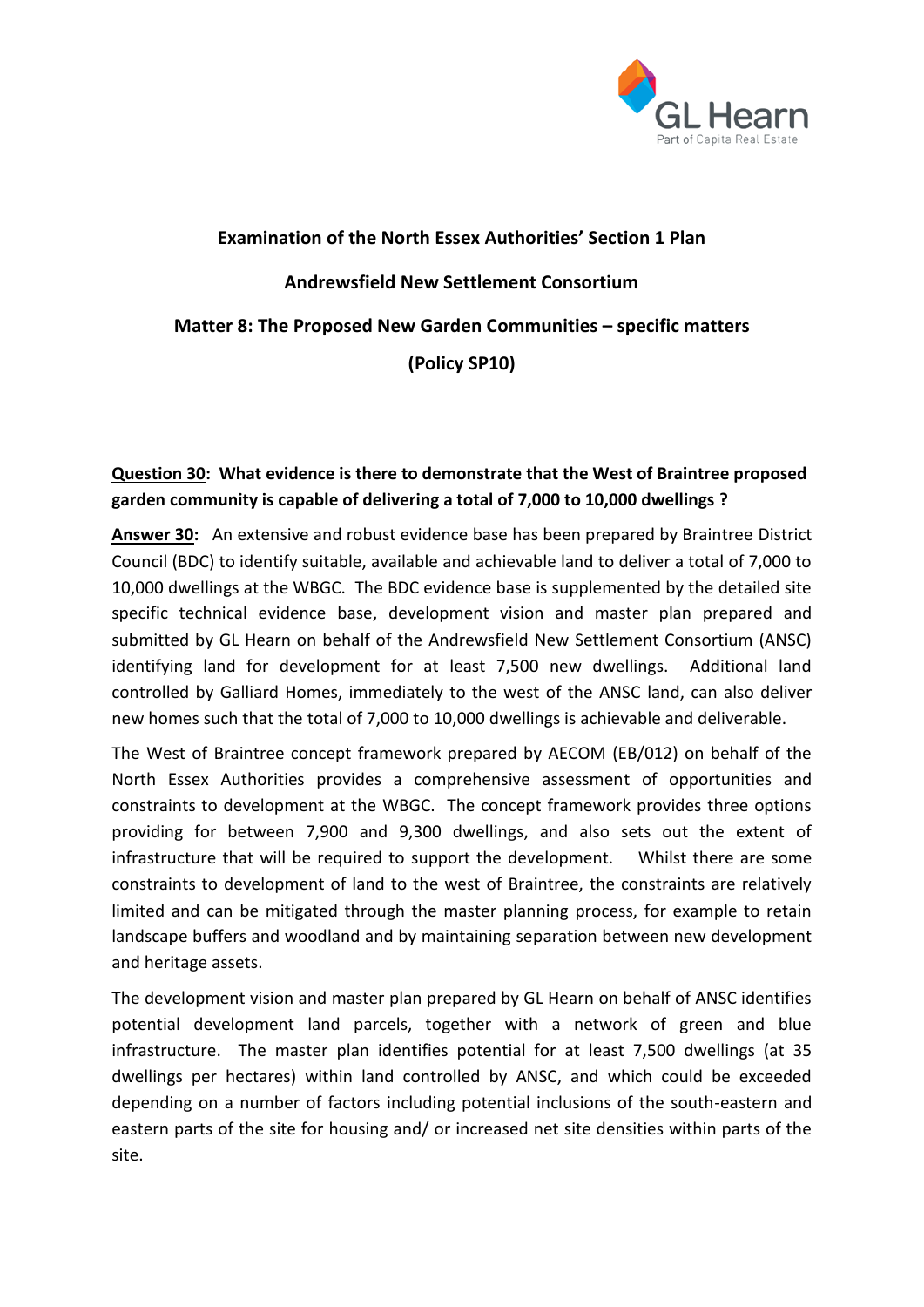

## **Question 31: Why were those figures reduced from the earlier figures of 10,000 to 13,000 dwellings which appeared in the Preferred Options Plan (June 2016) ?**

**Answer 31:** BDC has refined the number of dwellings to be provided at the WBGC following an extensive evidence base and concept framework plan option testing. The provision of 7,000 to 10,000 dwellings would be achievable and deliverable within Braintree District alone, without the WBGC being extended in to Uttlesford. Should Uttlesford District Council reach a decision to include land within Uttlesford as an additional component of the WBGC then this will clearly increase the number of dwellings at the WBGC across the two Districts above 10,000 dwellings. As stated in our response to Question 30, a total of 7,000 to 10,000 dwellings represents a robust basis for the strategic allocation of land at the WBGC within Braintree District.

# **Question 32: Should the West of Braintree proposed garden community be extended to include adjacent land in the Uttlesford District Council area ?**

**Answer A32**: It would be logical and would represent a sustainable approach to planning to extend the WBGC to include adjacent land in Uttlesford District. Notably, national planning policy is particularly supportive of the inclusion of the previously developed land at Andrewsfield (a former World War II airfield) as part of the WBGC.

The development vision and master plan submitted by GL Hearn on behalf of ANSC towards both the Braintree and Uttlesford call for sites and Local Plan consultations (and towards the Reg. 19 Braintree Local Plan) has consistently identified land within Uttlesford District that could suitably also be allocated as part of the WBGC. Nevertheless, ANSC submits that the WBGC could quite reasonably proceed within Braintree District alone.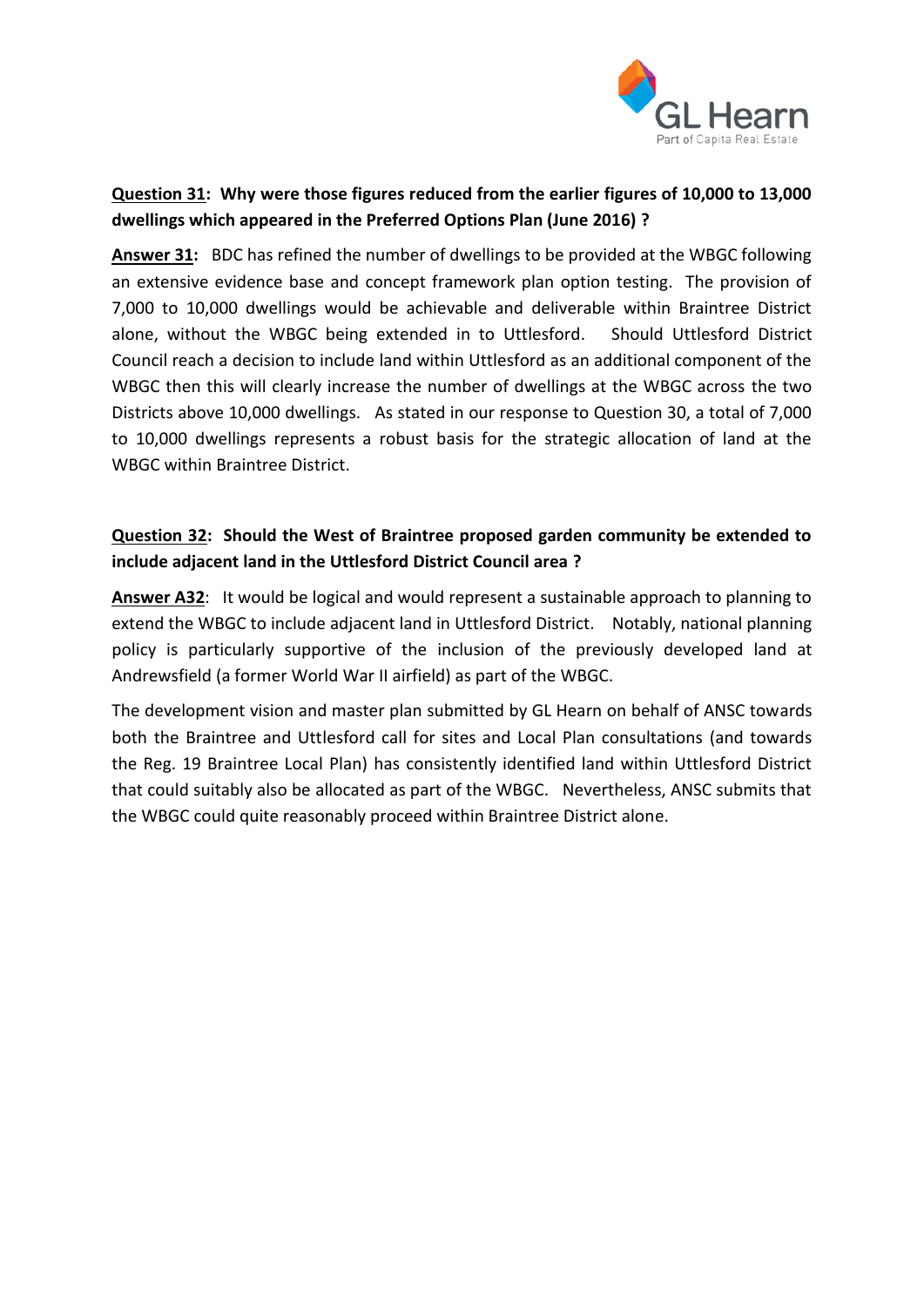

#### **Question 33: If so, what arrangements have been made for joint working between Braintree and Uttlesford District Councils to deliver the proposed garden community ?**

**Answer 33:** There has been a longstanding and ongoing dialogue and co-operation between Braintree and Uttlesford District relating to the WBGC. Most recently, the two authorities have jointly published for consultation the WBGC Issues and Options document, which identifies Option 1 as a combined area of search for the WBGC in both Braintree and Uttlesford Districts.

ANSC, together with GL Hearn and Capita Land Planning, have attended a series of meetings with Uttlesford District Council, including with parish councils local to the WBGC, and also with Officers from both Uttlesford and Braintree in attendance.

It is understood that Officers from Braintree and Uttlesford Councils have been continuing to work jointly to consider and progress the potential delivery of the WBGC within both Districts.

# **Question 34: What are the implications of any requirement for prior mineral extraction on the timescale for development at the West of Braintree proposed garden community ?**

**Answer 34:** The extraction of minerals at Broadfield Farm, Dunmow Road, Rayne, will not impact on the timescales for development at the WBGC. The minerals extraction scheme is scheduled to conclude within a 12 year time period, with a current planning application due for determination shortly. It is envisaged that development of new homes within the south-eastern part of the WBGC (within the minerals extraction site), will represent the final phase of development of the WBGC, and as such will be delivered way beyond the Plan period of 2033. It is expected that a flagship restoration scheme will be implemented at the minerals extraction site, designed to facilitate and deliver the latter stages of the WBGC which may include residential, and / or conservation assets, recreation areas and water based activities.